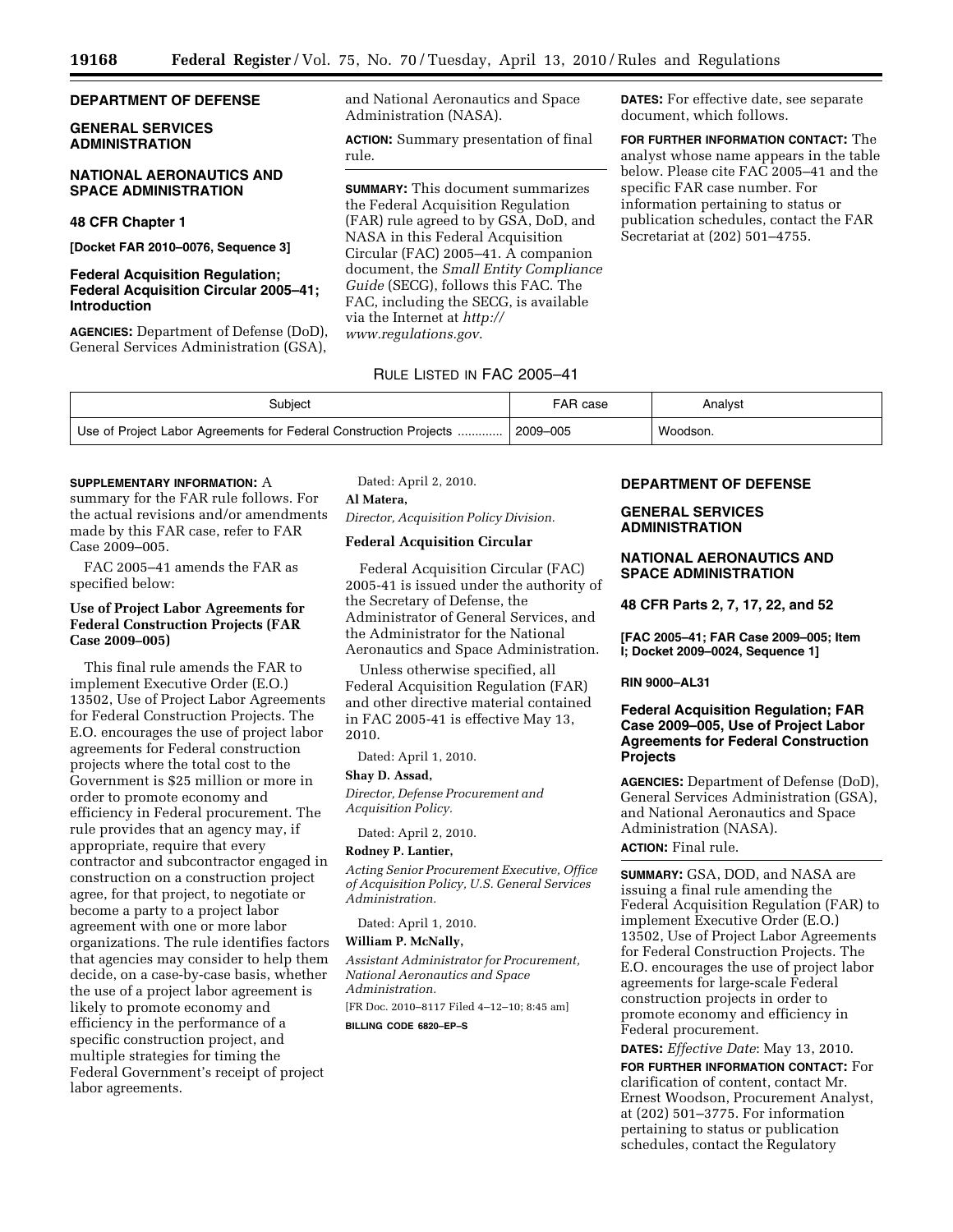Secretariat at (202) 501–4755. Please cite FAC 2005–41, FAR case 2009–005. **SUPPLEMENTARY INFORMATION:** 

### **A. Background**

This final rule amends the Federal Acquisition Regulation to implement Executive Order (E.O.) 13502, signed by President Obama on February 6, 2009, and published in the **Federal Register** at 74 FR 6985, February 11, 2009. The E.O. encourages Federal agencies to consider the use of a project labor agreement, as they may decide appropriate, on largescale construction projects, where the total cost to the Government is \$25 million or more, in order to promote economy and efficiency in Federal procurement. A project labor agreement is a pre-hire collective bargaining agreement with one or more labor organizations that establishes the terms and conditions of employment for a specific construction project.

The E.O. establishes requirements and standards that must be met by Federal agencies when using project labor agreements. Specifically, such agreements must—

a) Bind all contractors and subcontractors on the construction project through the inclusion of appropriate specifications in all relevant solicitation provisions and contract documents;

b) Allow all contractors and subcontractors to compete for contracts and subcontracts without regard to whether they are otherwise parties to collective bargaining agreements;

c) Contain guarantees against strikes, lockouts, and similar job disruptions;

d) Set forth effective, prompt, and mutually binding procedures for resolving labor disputes arising during the project labor agreement;

e) Provide other mechanisms for labor-management cooperation on matters of mutual interest and concern, including productivity, quality of work, safety, and health; and

f) Fully conform to all statutes, regulations, and Executive orders.

E.O. 13502 is an exercise of the President's authority under the Federal Property and Administrative Services Act to prescribe policies and directives governing procurement policy ''that the President considers necessary to carry out'' that Act and that are ''consistent'' with the Act's purpose of "provid [ing] the Federal Government with an economical and efficient'' procurement system. 40 U.S.C. 101, 121. Section 3(a) of the E.O. states that executive agencies may, on a project-by-project basis, require the use of a project labor agreement by a contractor where use of such an agreement will "(i) advance the

Federal Government's interest in achieving economy and efficiency in Federal procurement, producing labormanagement stability, and ensuring compliance with laws and regulations governing safety and health, equal employment opportunity, labor and employment standards, and other matters, and (ii) be consistent with law.''

Section 1 of the E.O. explains the rationale underlying the policy for encouraging the use of project labor agreements on large-scale Federal construction projects:

a) Large-scale construction projects pose special challenges to efficient and timely procurement by the Federal Government. Construction employers typically do not have a permanent workforce, which makes it difficult for them to predict labor costs when bidding on contracts and to ensure a steady supply of labor on contracts being performed. Challenges also arise due to the fact that construction projects typically involve multiple employers at a single location. A labor dispute involving one employer can delay the entire project. A lack of coordination among various employers, or uncertainty about the terms and conditions of employment of various groups of workers, can create frictions and disputes in the absence of an agreed-upon resolution mechanism. These problems threaten the efficient and timely completion of construction projects undertaken by Federal contractors. On larger projects, which are generally more complex and of longer duration, these problems tend to be more pronounced.

b) The use of a project labor agreement may prevent these problems from developing by providing structure and stability to large-scale construction projects, thereby promoting the efficient and expeditious completion of Federal construction contracts. . . .

While the E.O.'s explicit policy focuses on large-scale construction contracts, section 5 states that the E.O. does not preclude use of a project labor agreement in circumstances not covered by the order, including leasehold arrangements and projects receiving Federal financial assistance.

The Supreme Court has recognized that project labor agreements are valid pre-hire agreements under sections 8(e) and (f) of the National Labor Relations Act, which authorizes the use of these agreements in the construction industry. See *Building and Construction Trades Council v. Associated Builders, 507 U.S. 218 (1993) (*''*Boston Harbor*''*)*. The Supreme Court has rejected arguments that project labor agreements are inappropriate for use by a public entity:

There is no reason to expect these defining features of the construction industry to depend upon the public or private nature of the entity purchasing contracting services. To the extent that a private purchaser may choose a contractor based upon that contractor's willingness to enter into a prehire agreement, a public entity *as purchaser* should be permitted to do the same. Confronted with such a purchaser, those contractors who do not normally enter such agreements are faced with a choice. They may alter their usual mode of operation to secure the business opportunity at hand, or seek business from purchasers whose perceived needs do not include a project labor agreement.

*Boston Harbor, 507 U.S. at 231 (emphasis in original)*.

Use of project labor agreements by public entities has been sanctioned repeatedly where agencies ensure that their actions are tailored to reflect their proprietary interests and do not prescribe how Government contractors and subcontractors handle their labor relations beyond performance of the specific Government construction project involved. *See id.*; *Associated General Contractors of America v. Metropolitan Water Dist. of So. Cal.*, 159 F.3d 1178, 1182–84 (9th Cir. 1998); *Sheet Metal Workers Intern. Ass'n Local Union No. 27, AFL-CIO v. E.P. Donnelly*,

\_\_\_F.Supp.2d \_\_\_\_, 2009 WL 4667101<br>(D.N.J. 2009). The use of project labor agreements on Federal and other publicly funded projects, such as dams, defense installations, and atomic energy facilities, can be traced back many decades. The Government Accountability Office (GAO), in a 1998 study, described use of project labor agreements in connection with the construction of the Grand Coulee Dam in Washington State in 1938, the Shasta Dam in California in 1940, atomic energy and defense construction projects during and after the Second World War, and construction at Cape Canaveral by NASA during the 1960s. *U.S. Gen. Accounting Office Project Labor Agreements: The Extent of Their Use and Related Information (GAO Report)*, GAO/GGD–98–82 (May 1998), at page 4. At the time GAO reviewed Federal use of project labor agreements in 1998, four agencies—the Department of Energy (DoE), DoD, the Tennessee Valley Authority (TVA), and NASA had a total of 26 projects covered by project labor agreements. GAO Report at 2.

DoE has invoked the authority of Pub. L. 85–804 to require the use of project labor agreements by contractors and subcontractors at certain of the Department's facilities. Project labor agreements have been, and continue to be, used at a majority of DoE's key sites,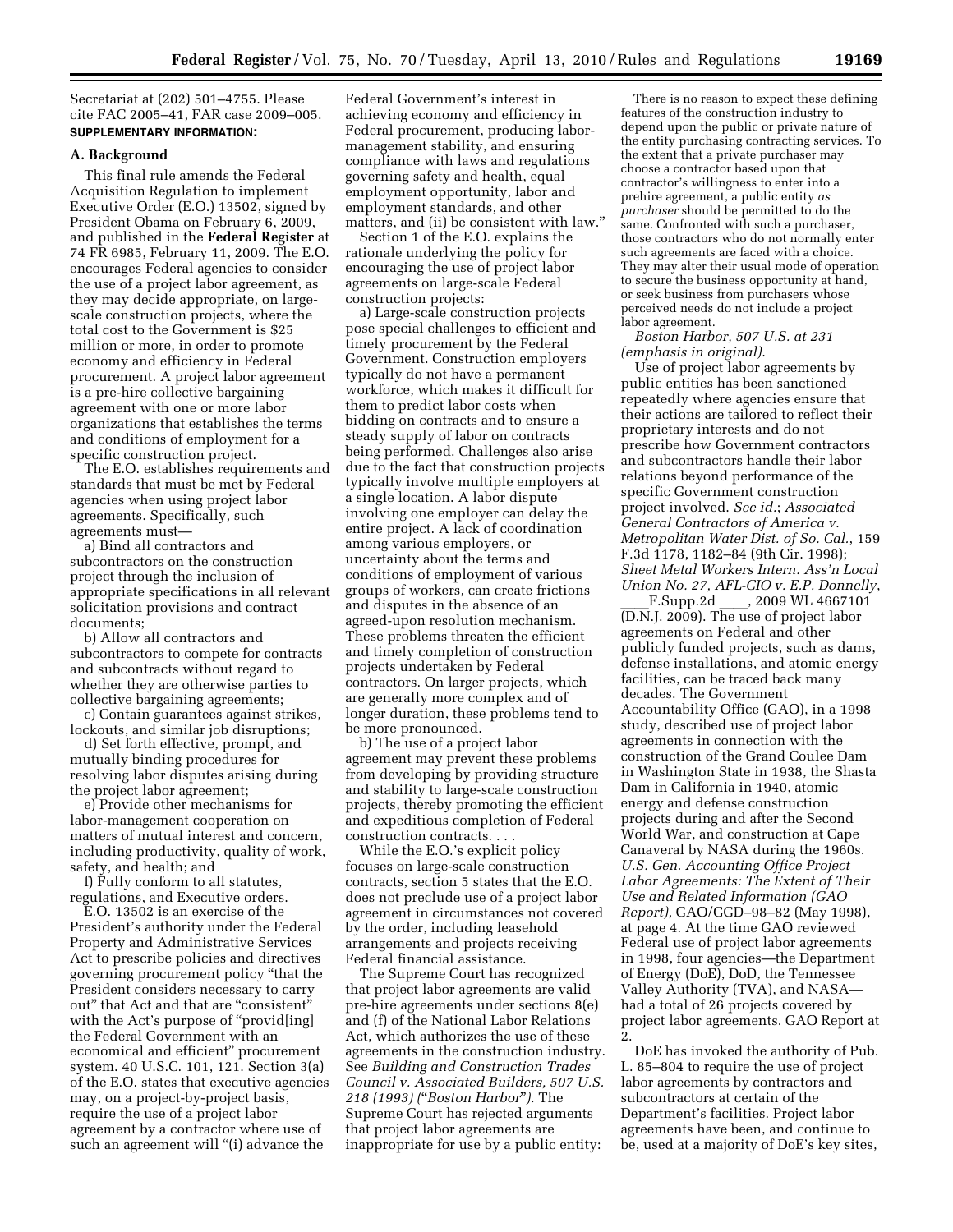including the Hanford Site in Washington State, the Savannah River Site in South Carolina, the Oak Ridge Reservation in Tennessee, the Nevada Test Site (NTS), and the Idaho National Laboratory. The project labor agreement at the NTS dates back to 1964.

As of the summer of 2009, 21 of 25 DoE construction projects were, or were slated to be, covered by project labor agreements. Challenges to the use of project labor agreements at DOE sites have been successfully defended. *See, e.g.*, *Phoenix Engineering, Inc. v. MK-Ferguson of Oak Ridge Co.*, 966 F.2d 1513, 1518–22 (6th Cir. 1992).

Current and past DoE representatives have stated that project labor agreements have contributed to economy and efficiency of DoE construction projects, including completion of projects on time and within budget, by, among other things—

• Providing a mechanism for coordinating wages, hours, work rules, and other terms of employment across the project;

•Creating structure and stability through the use of broad provisions for grievance and arbitration of any disputes that may arise on site, including procedures for resolving disputes among the construction crafts;

• Prohibiting work stoppages, slowdowns, or strikes for the duration of a project and obligating senior union management to use their best efforts to prevent any threats of disruptions of work that might arise; and

• Ensuring expeditious access to a well trained, assured supply of skilled labor, even in remote areas where skilled labor would have otherwise been extremely difficult to find in a timely fashion.

TVA has used project labor agreements on its construction projects for nearly 19 years. In the nearly 200 million man hours of work on TVA construction projects using project labor agreements, there have been no formal strikes or any organized work stoppages. The rate of injury on TVA projects has also been significantly reduced, especially over the last approximately 5 years.

Federal use of project labor agreements has been curtailed twice since 1992, including most of the past decade. E.O. 12818 of October 23, 1992 prohibited agencies from requiring the use of project labor agreements by any parties to Federal construction projects, although this bar was removed in 1993, by E.O. 12836, and a Presidential Memorandum was issued in 1997 to encourage the use of project labor agreements (see ''Use of Project Labor Agreements for Federal Construction

Projects,'' June 5, 1997). E.O. 13202 of February 17, 2001 and E.O. 13208 of April 6, 2001 again prevented agencies from requiring the use of project labor agreements. This restriction remained in effect from early 2001 until early 2009 when section 8 of E.O. 13502 revoked E.O. 13202 and E.O. 13208.

Use of project labor agreements has not been limited to Federal construction projects. Project labor agreements have been used at the State and municipal levels as well. Project labor agreements have been used in all 50 States and the District of Columbia. Use of project labor agreements at the State and local level has been connected to an array of construction projects covering an expanding range and size of projects from schools, hospitals, roads, bridges, and police buildings, to convention centers, courthouses, manufacturing facilities, airports, power plants, transit systems, stadiums, and a prison. Project labor agreements have been used in connection not only with new construction, but also with demolition, restoration, and reconstruction.

Project labor agreements have also been used by the private sector for a variety of construction projects that are similar in nature to those undertaken in the public sector, including for manufacturing plants, power plants, parking structures, and stadiums. For example, project labor agreements have been used in connection with building such high profile facilities as the trans-Alaska pipeline and Disney World. GAO Report at 4. According to one study on private sector experiences in California, companies wanted ''project labor agreements in order to meet their speedto-market demands, and ensure against delays that can be caused by worker shortages, work stoppages or collective bargaining negotiations.'' See Kimberly Johnston-Dodds, CA State Library, *Constructing California: A Review of Project Labor Agreements* 59 (2001).

#### **B. FAR Rulemaking**

Section 7 of E.O. 13502 directed GSA, DoD, and NASA to amend the FAR to implement the provisions of the E.O. Accordingly, GSA, DoD, and NASA issued a final rule in the **Federal Register** at 74 FR 34206, on July 14, 2009, rescinding FAR 36.202(d), a FAR provision that had prohibited agencies from requiring project labor agreements. This prohibition had implemented E.O. 13202 and E.O. 13208—E.O.s that were revoked by section 8 of E.O. 13502.

On the same date, GSA, DoD, and NASA also published for public comment a proposed rule in the **Federal Register** at 74 FR 33953, to provide a new FAR subpart 22.5, Use of Project

Labor Agreements for Federal Construction Projects, to implement the provisions of E.O. 13502. The proposed rule—

• Stated that agencies are encouraged to consider requiring the use of project labor agreements in connection with large-scale construction projects;

• Described the general requirements for use of project labor agreements, including the standards that must be met by project labor agreements, as specified in section 4 of the E.O., which includes allowing any contractors and subcontracts to compete for contracts and subcontracts without regard to whether they are otherwise parties to collective bargaining agreements; and

•Created new solicitation provisions and contract clauses that (i) would be used in large-scale construction projects where the agency makes a determination that a project labor agreement will be required, and (ii) would give agencies the flexibility to require that project labor agreements be executed either prior to award from the apparent successful offeror or after award from the awardee.

Based on the comments received on the proposed rule (which are discussed in greater detail below) and additional deliberations, GSA, DoD, and NASA have adopted a final rule that—

1) Encourages agency planners to consider use of project labor agreements early in the acquisition process—*i.e.*, during acquisition planning (FAR 7.103);

2) Clarifies the policy for using project labor agreements to more closely track the terms of the E.O. (FAR 22.503(b));

3) Identifies a number of factors that agencies may consider to help them decide, on a case-by-case basis, whether the use of a project labor agreement is likely to promote economy and efficiency in the performance of a specific construction project, such as whether the project will require multiple construction contractors and/ or subcontractors employing workers in multiple crafts or trades or whether there is a shortage of skilled labor in the region in which the construction project will be sited (FAR 22.503(c));

4) Makes clear that a solicitation may include project labor agreement requirements that are in addition to those specified in section 4 of the E.O., as the agency deems necessary to satisfy its needs (FAR 22.504(b)(6));

5) States that an agency may specify in the solicitation, as appropriate to advance economy and efficiency in a given procurement, the terms and conditions of the project labor agreement and require the successful offeror to become a party to a project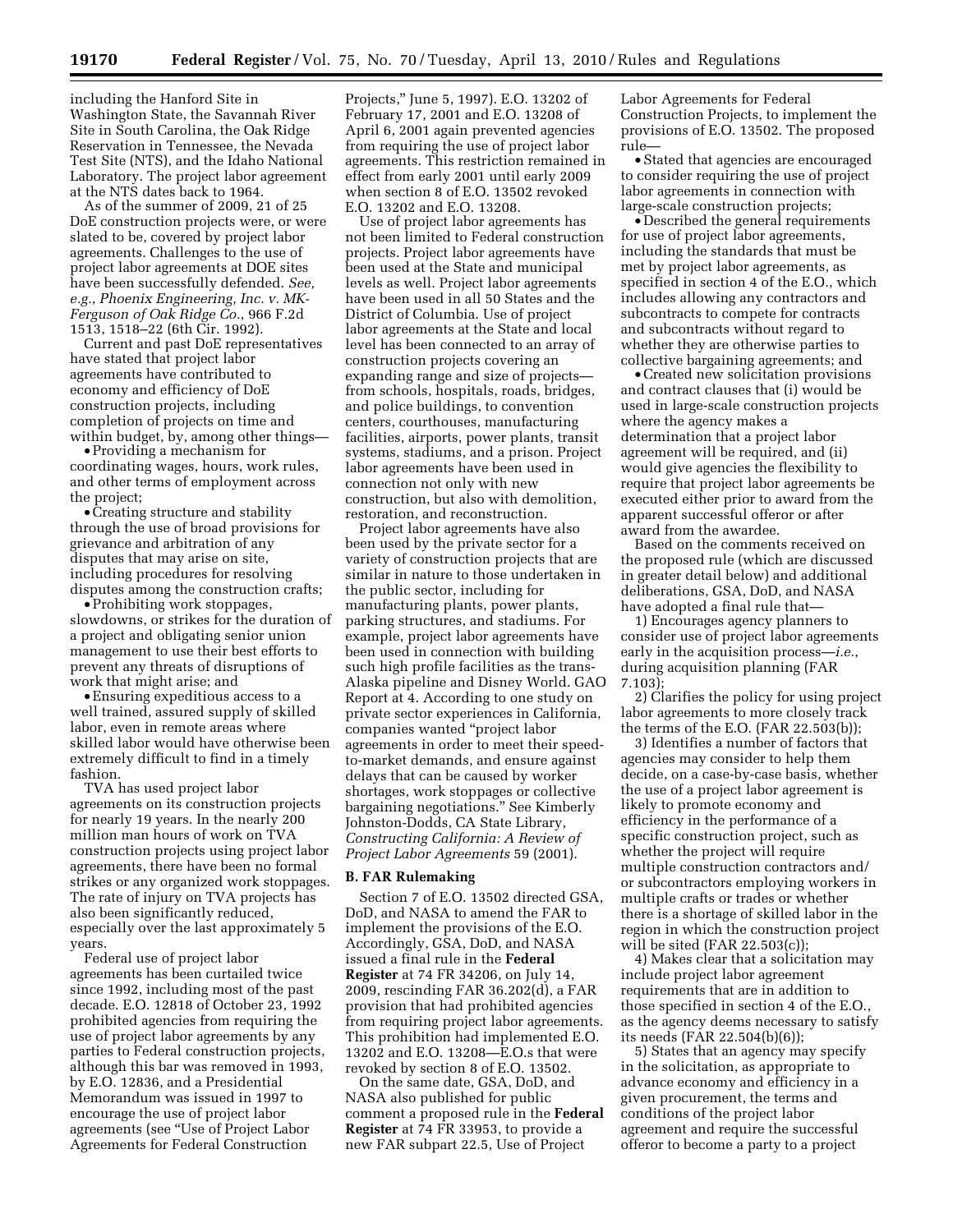labor agreement containing these terms and conditions as a condition of receiving a contract award (FAR 22.504(c)); and

6) Modifies the proposed solicitation provisions and contract clauses to give agency contracting officers the additional option of requiring offerors to submit a copy of the project labor agreement with their offers (FAR 52.222–33 and 52.222–34).

The final rule is structured to maximize an agency's ability to identify and successfully use project labor agreements when doing so promotes economy and efficiency.

•The rule encourages agency managers and members of the acquisition team to work together in evaluating whether to use a project labor agreement and to start the evaluation early in the planning process, so that all relevant circumstances and the needs of stakeholders can be fully considered in deciding what is best for the agency in meeting its mission.

•Consistent with the express terms of the E.O., the final rule preserves the flexibility agencies need to evaluate whether a project labor agreement is appropriate for a given construction project. This discretion helps to ensure that agencies will have the opportunity to bring their relevant experiences to bear on circumstances particular to a project, such as whether similar projects previously undertaken by the agency have experienced substantial delays or inefficiencies due to labor disputes or labor shortages in a particular locale or job classification.

•The rule helps agencies to analyze whether a project labor agreement may be beneficial. The factors set forth in the rule reflect the experience of Federal agencies, such as DOE and TVA, and other governmental and private sector entities, to analyze planned construction projects for the purpose of identifying if a project labor agreement is likely to promote smooth, successful, and timely performance of a construction project.

•The rule includes various approaches regarding when to submit an executed project labor agreement on a particular project (*e.g.*, submission with the initial offer, after offers are submitted but before award, or after award), and options for specifying the specific terms and conditions of the project labor agreement in the solicitation—a practice that has been used successfully by entities experienced with project labor agreements. These alternatives will allow agencies to choose the approach that makes the most sense for their project and best fits with their mission.

# **C. Response to Comments Received on the Notice of Proposed Rulemaking**

GSA, DoD, and NASA received comments from more than 700 respondents on the proposed rule, which was published in the **Federal Register** at 74 FR 33953 on July 14, 2009 for a comment period that originally closed on August 13, 2009. At the request of a respondent, the comment period was re-opened and extended through September 23, 2009 (74 FR 42639, August 24, 2009). Copies of the comments received by GSA, DoD, and NASA are available for review at *www.regulations.gov*. Approximately 650 of the comments were submitted in the format of one of several form letters, or short email that expressed opposition to the use of project labor agreements but did not directly address the proposed rule. Approximately 50 responses that were not form letters or short emails included roughly equal numbers supporting and opposing the use of project labor agreements. (In addition, about eight responses were neutral in their overall tone toward the use of project labor agreements.) Comments largely focused on (1) the exercise of agency discretion in deciding whether to require a project labor agreement, (2) the content of project labor agreements generally and the role of Federal agencies in developing the terms of the project labor agreements, and (3) the timing of entering the project labor agreement. As discussed above, GSA, DoD, and NASA made a number of changes to the rule based on public comments and additional deliberations. A summary description of the comments and GSA, DoD, and NASA responses and changes adopted in the final rule are set forth below.

### **1. The Use of Discretion**

*Summary of comments*: Many of the respondents, including Federal agencies, Government contractors, labor organizations, trade associations, and individuals, commented on the level of discretion an agency should be afforded in deciding whether to require a project labor agreement on a particular construction project and the manner in which such discretion is exercised. Comments on this subject generally fell into one of three groups. One group of comments focused on the need to retain agency discretion. These comments, which were offered principally by Federal agencies, sought to ensure that Government organizations are able to bring their relevant experiences to bear on the circumstances particular to a project.

A second group of comments focused on reducing discretion in favor of a more defined procedure that would drive agencies to particular outcomes. In particular, some respondents in this group wanted the rule to identify factors that, if met, would create a presumption in favor of a project labor agreement. For example, some of these respondents suggested that the use of a project labor agreement should be presumed appropriate if the project: (i) was over a certain dollar amount, such as \$25 million, (ii) would involve two or more contractors at a single site, (iii) would be performed over an extended timeframe, or (iv) was for a certain type of requirement, such as a public work. Some of these respondents were particularly troubled by a statement in the proposed rule that the agency has ''complete discretion'' to require or not require a project labor agreement. Other respondents wanted the rule to more expressly place the burden on the agency to justify the use of project labor agreements. These respondents requested that the rule identify factors that, unless met, would prohibit use of a project labor agreement. For example, a project labor agreement would not be permitted unless the agency demonstrates that there have been laborrelated disruptions causing delays or cost overruns on similar Federal projects undertaken by the agency in the geographic area of the project.

A third group of comments focused on identifying factors or standards that agencies could use to aid in their project-by-project consideration of whether to require a project labor agreement. Many of these comments were offered in response to an invitation by GSA, DoD, and NASA in the **Federal Register** notice for input on the types of factors that might assist agencies in giving meaningful consideration to the use of project labor agreements. Some comments expressed the concern that without meaningful factors, agency decision-making could become arbitrary. Many of the suggested factors focus on helping agencies identify circumstances where project labor agreements may be beneficial. Some examples include—

•Whether the project will require the services of two or more construction contractors or subcontractors that together employ workers in two or more crafts or trades;

•Whether labor disputes threaten timely completion of the project;

•Whether completion of the project will require an extended period of time (*e.g.*, extending beyond one construction season or beyond the expiration date of one or more collective bargaining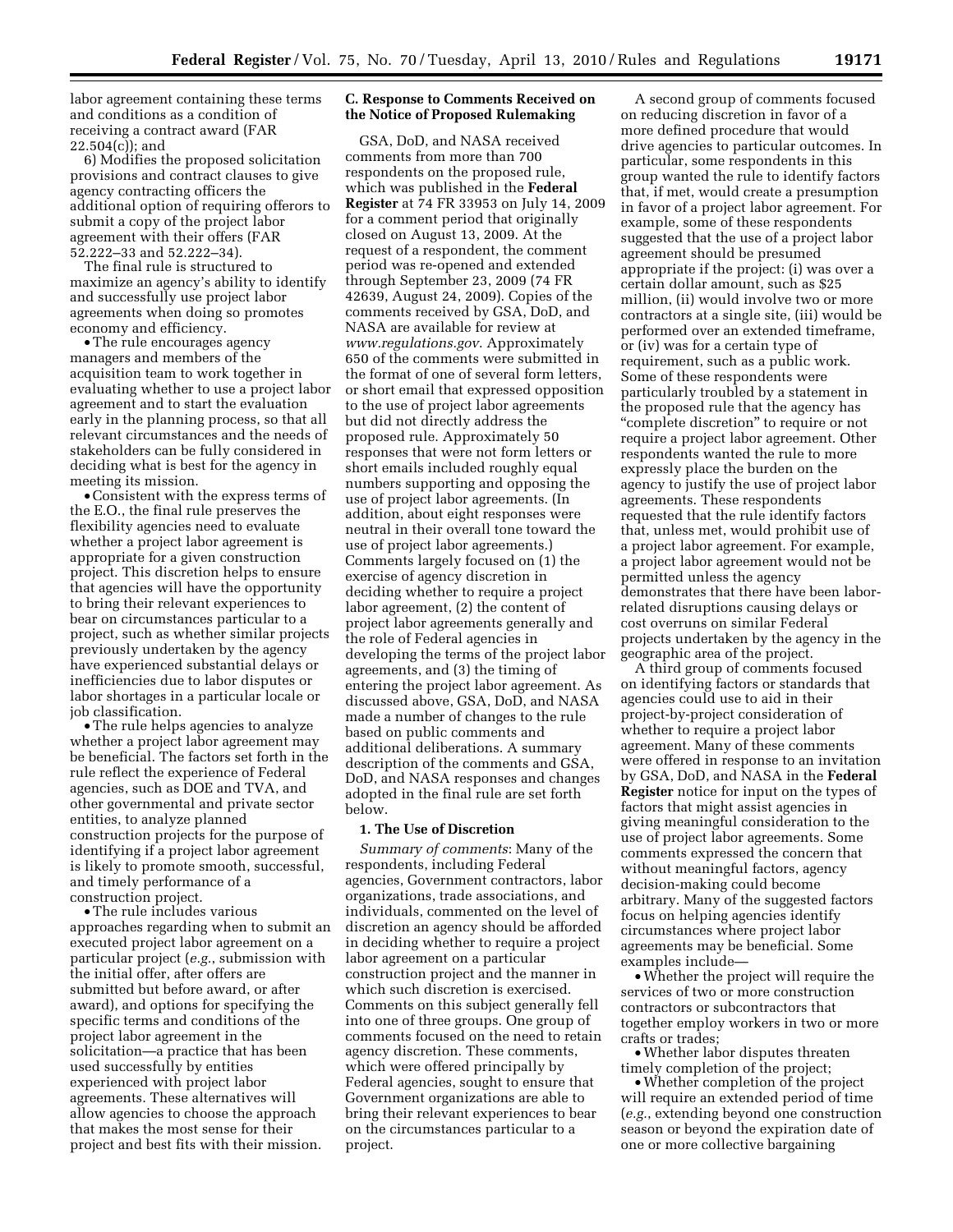agreements covering trades likely to be involved in the project); and

•Whether there is a need for a substantial number of experienced, skilled building trades and craft workers and the ability to obtain specialized skills through the use of hiring halls.

Several respondents emphasized that agencies should initiate their consideration of project labor agreements early in the acquisition process, and with the input of all affected agency stakeholders, as this would improve the agency's ability to evaluate whether it is appropriate to require the use of a project labor agreement.

Other respondents wanted to ensure that agencies document the decision to use, or not to use, a project labor agreement.

Some factors offered by respondents sought to ensure that proper consideration would be given to the potential impact, such as impact on small businesses, of using a project labor agreement before the agency requires its use in a given construction project. At least one respondent recommended that agencies evaluate the legal impact of using a project labor agreement, including compliance with the National Labor Relations Act, the Employee Retirement Income Security Act, the Small Business Act, and the Competition in Contracting Act.

*Response*: GSA, DoD, and NASA strongly support affording agencies discretion in the use of project labor agreements. As explained in the FAR Rulemaking section above, discussing the development of the regulation, GSA, DoD, and NASA believe this discretion is central to agencies' ability to improve the economy and efficiency of a Federal construction project. However, GSA, DoD, and NASA agree with the concern that the "complete discretion" language in the proposed rule is not appropriately tailored to the policies of E.O. 13502 and, for this reason, have deleted this language from the final rule in favor of language that more closely tracks the wording and structure of E.O. 13502 in its discussion of general policy.

GSA, DoD, and NASA disagree with the recommendations to reduce discretion and create inflexible presumptions favoring or disfavoring the use of project labor agreements. Such presumptions would be inconsistent with the E.O.'s emphasis, as stated in section 3(a), on allowing agencies to evaluate each construction effort independently and to decide ''on a project-by-project basis'' where use of a project labor agreement will ''advance the Federal Government's interest in

achieving economy and efficiency in Federal procurement.''

GSA, DoD, and NASA agree with the general recommendation to provide additional factors in the final rule that can help agencies evaluate whether use of a project labor agreement would be beneficial for a particular construction project. GSA, DoD, and NASA believe that flexible factors would support the E.O.'s policy of encouraging the consideration of project labor agreements. GSA, DoD, and NASA carefully reviewed the many suggestions respondents made for specific factors, looking for those factors, in particular, that agencies might reasonably apply to the facts of a given project to help determine whether using a project labor agreement would promote economy and efficiency. GSA, DoD, and NASA agreed to the following non-exhaustive list of factors that agencies may consider, in their discretion, in deciding whether a project labor agreement is appropriate for use in a given construction project:

(1) The project will require multiple construction contractors and/or subcontractors employing workers in multiple crafts or trades.

(2) There is a shortage of skilled labor in the region in which the construction project will be sited.

(3) Completion of the project will require an extended period of time.

(4) Project labor agreements have been used on comparable projects undertaken by Federal, State, municipal, or private entities in the geographic area of the project.

(5) A project labor agreement will promote the agency's long term program interests, facilitating the training of a skilled workforce to meet the agency's future construction needs.

(6) Any other factors that the agency decides are appropriate.

In order to preserve agency discretion, GSA, DoD, and NASA believe that the rule should not mandate consideration of these factors. For this reason, the final rule leaves an agency free to decide whether it will adopt some or all of the factors (or any other factor that the agency considers to be appropriate) as part of its own procedures. Similarly, how an organization structures its review team, draws upon agency or external resources, documents any decisions relating to the use of a project labor agreement, and addresses similar management matters is left to the discretion of each agency.

In addition, GSA, DoD, and NASA agree with respondents who recommended that consideration of project labor agreements should begin early in the acquisition process. Early consideration will help ensure that

relevant circumstances and the needs of stakeholders can be fully considered in identifying actions that would assist the agency in performing its mission effectively and efficiently. Accordingly, the final rule has been amended to encourage agency planners to consider the use of a project labor agreement during acquisition planning.

The recommended additions regarding impact were not necessary, because the agencies are permitted to consider any factor that the agency considers appropriate. With respect to small business contracting, in particular, the policies in this rule should be read in conjunction with those in FAR part 19 speaking to small business participation.

Finally, both proposed and final rules make clear that project labor agreements established pursuant to the rule ''must fully conform to all statutes, regulations, and Executive orders.'' Agencies requiring project labor agreements must therefore undertake appropriate legal review in implementing the rule. GSA, DoD, and NASA do not, however, agree with the commenter who claimed a need for an additional legal review process to implement the rule, apart from the process otherwise utilized by agencies in the course of making procurement determinations.

**2. Content of project labor agreement**  A number of respondents addressed the contents of project labor agreements. Some offered views about the requirements and issues addressed in a project labor agreement. Others commented on the Government's role in specifying the terms of a project labor agreement.

• a. *Comments related to issues covered in project labor agreements*. Some respondents requested that guidance clarify how project labor agreement requirements and terms handle contractors who are not otherwise parties to a collective bargaining agreement with respect to their use of existing employees, at least their core workers, and the extent to which such employees must contribute to union benefits trust funds. A number of these comments were raised in connection with fears that use of project labor agreements could unduly restrict the participation of open shop contractors in competition for Federal construction projects. One respondent suggested that the content of project labor agreements be limited to (i) a prohibition against union strikes, and (ii) a dispute resolution procedure for union contractors. Another recommended that project labor agreements include a targeted hiring provision. Yet another commenter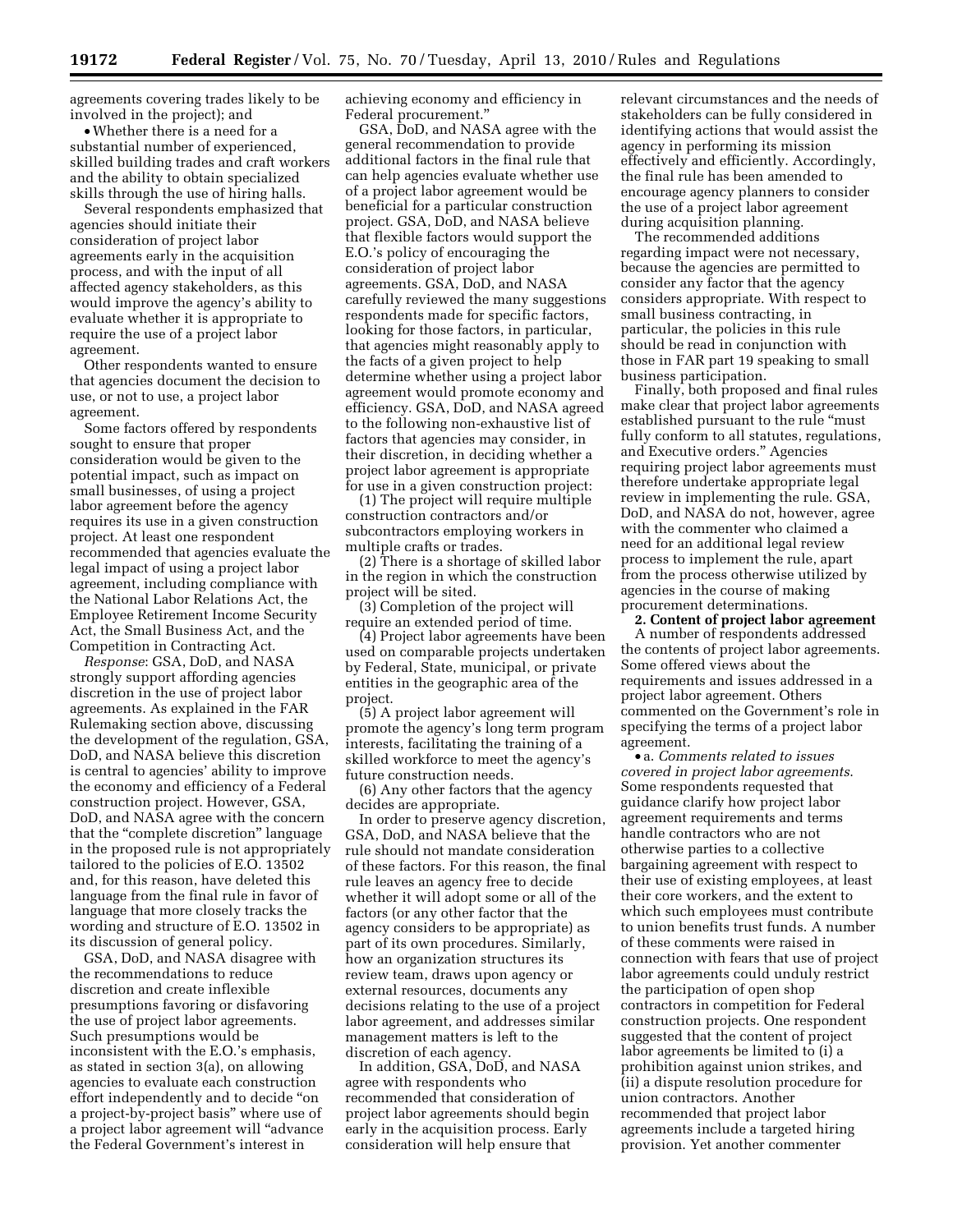recommended that the proposed language requiring project labor agreements to ''fully conform to all statutes, regulations, and Executive orders'' be changed to say that project labor agreements shall ensure that items such as existing targeting policies, contract compliance requirements, outreach policies, logistical requirements for contractors, and other project administration elements would be addressed. Finally, one commenter suggested seeking amendments to the American Recovery and Reinvestment Act of 2009 (ARRA) and changing the existing FAR clause 52.222–9, Apprentices and Trainees, to provide a model project labor agreement for ARRA-funded projects.

*Response*: With respect to the general concern raised regarding the participation of nonunion contractors, GSA, DoD, and NASA note that E.O. 13502 expressly states that all project labor agreements must allow all contractors and subcontractors to compete for contracts and subcontracts without regard to whether they are otherwise parties to collective bargaining agreements and this requirement is repeated in the final rule. Any contractor may compete for—and win—a Federal contract requiring a project labor agreement, whether or not the contractor's employees are represented by a labor union. The same principle of open competition would protect subcontractors as well. GSA, DoD, and NASA will work with the Office of Management and Budget (OMB), the Middle Class Task Force, the Small Business Administration (as many of these concerns were posed by small businesses), and others to assist with the development of appropriate training on these issues. With respect to the impact of a project labor agreement on particular contractors and subcontractors, GSA, DoD, and NASA have amended the final rule to permit agencies to fashion requirements as appropriate to meet their procurement needs. As explained in greater detail in the response to the next set of comments on the Government's role, GSA, DoD, and NASA have also clarified that an agency may specify the terms and conditions of the project labor agreement, as appropriate to advance economy and efficiency in procurement.

As for the other recommendations described above, GSA, DoD, and NASA do not agree that the rule should be modified to address them. Section 4 of the E.O. specifies the minimum requirements for project labor agreements. The final rule reflects these considerations. Additional references, such as to ARRA, are not required.

Further, specific elements such as targeted hiring and outreach policies are not addressed in the E.O. These matters, as appropriate, may be addressed in the project labor agreement, in the context of a particular project. As noted, language has been added to the final rule that allows agencies to include any additional requirements as the agency deems necessary to satisfy its needs.

b. *Comments regarding the Government's role in establishing the terms of a project labor agreement*. Several respondents stated that the final rule should allow an agency to negotiate a project labor agreement, either directly or through an agent, before the solicitation is issued. Other respondents expressed the opposite view—*i.e.*, that the Government should not participate in the negotiations of a project labor agreement—since the terms of the project labor agreement essentially address the relationship between the contractor and the unions.

*Response*: Experiences of entities that have successfully used project labor agreements suggest that, in some cases, an agency may be able to more effectively achieve economy and efficiency in procurement by specifying some or all of the terms and conditions of the project labor agreement in the solicitation. Their experiences also suggest that, if the agency specifies some or all of the terms and conditions of the project labor agreement in the solicitation, contractors not familiar with project labor agreements may be better able to compete. For this reason, GSA, DoD, and NASA have amended the final rule to clarify that, as appropriate to advance the economy and efficiency in procurement, an agency may specify the terms and conditions of the project labor agreement in the solicitation and require the successful offeror to become a party to a project labor agreement containing these terms and conditions as a condition of receiving a contract award.

Consistent with the FAR and applicable law, an agency may seek the views of, confer with, and exchange information with prospective bidders and union representatives as part of the agency's effort to identify appropriate terms and conditions of a project labor agreement for a particular construction project and facilitate agreement on those terms and conditions. However, agency actions must not prescribe how Government contractors and subcontractors handle their labor relations beyond performance of the specific Government contract project involved.

3. **Timing for submission of project labor agreement** 

*Summary of comments*. Many respondents submitted comments regarding the timing of a project labor agreement's execution. (In the notice of proposed rulemaking, GSA, DoD, and NASA expressly sought input from the public on this issue.) The comments focused on three options: (i) require submission of project labor agreement with offer, (ii) require submission of project labor agreement from apparent awardee, or (iii) require project labor agreement before construction begins. Proponents of requiring submission of an executed project labor agreement (or at least a binding letter of understanding) with bids stated that this timing best ensures compliance with the requirement for project labor agreements (*i.e.*, the contracting officer has documented proof before he or she begins evaluating offers) as well as better planning and more accurate pricing in offers, because the offerors will be able to accurately predict their labor costs. They noted that early negotiation and execution of the project labor agreement can best ensure that labor issues will not become a distraction or lead to unanticipated problems at the beginning of the project. Opponents raised concerns that requiring every offeror to negotiate a project labor agreement would impose a significant burden on offerors and could cause significant delay in contract awards.

The pros and cons offered for requiring submission of the project labor agreement from only the apparent awardee were essentially the opposite from those offered for requiring submission with offers. Those who favored post-award submission felt this timing posed the smallest likelihood of pre-award delay and gave the contractor the greatest amount of time to negotiate the best project labor agreement possible. Critics cautioned that postaward execution of project labor agreements potentially undercuts key purposes of the agreement, such as addressing potential labor differences before they occur and receiving offers with more accurate pricing. Several respondents were particularly concerned that the language of the proposed rule, which would require the offeror to ''negotiate in good faith,'' does not assure that a project labor agreement will be reached, despite the Government having concluded that it should be utilized.

*Response*: GSA, DoD, and NASA believe that the Government's procurement interests are best served by allowing agencies broad discretion in formulating the process and timing for the submission of a project labor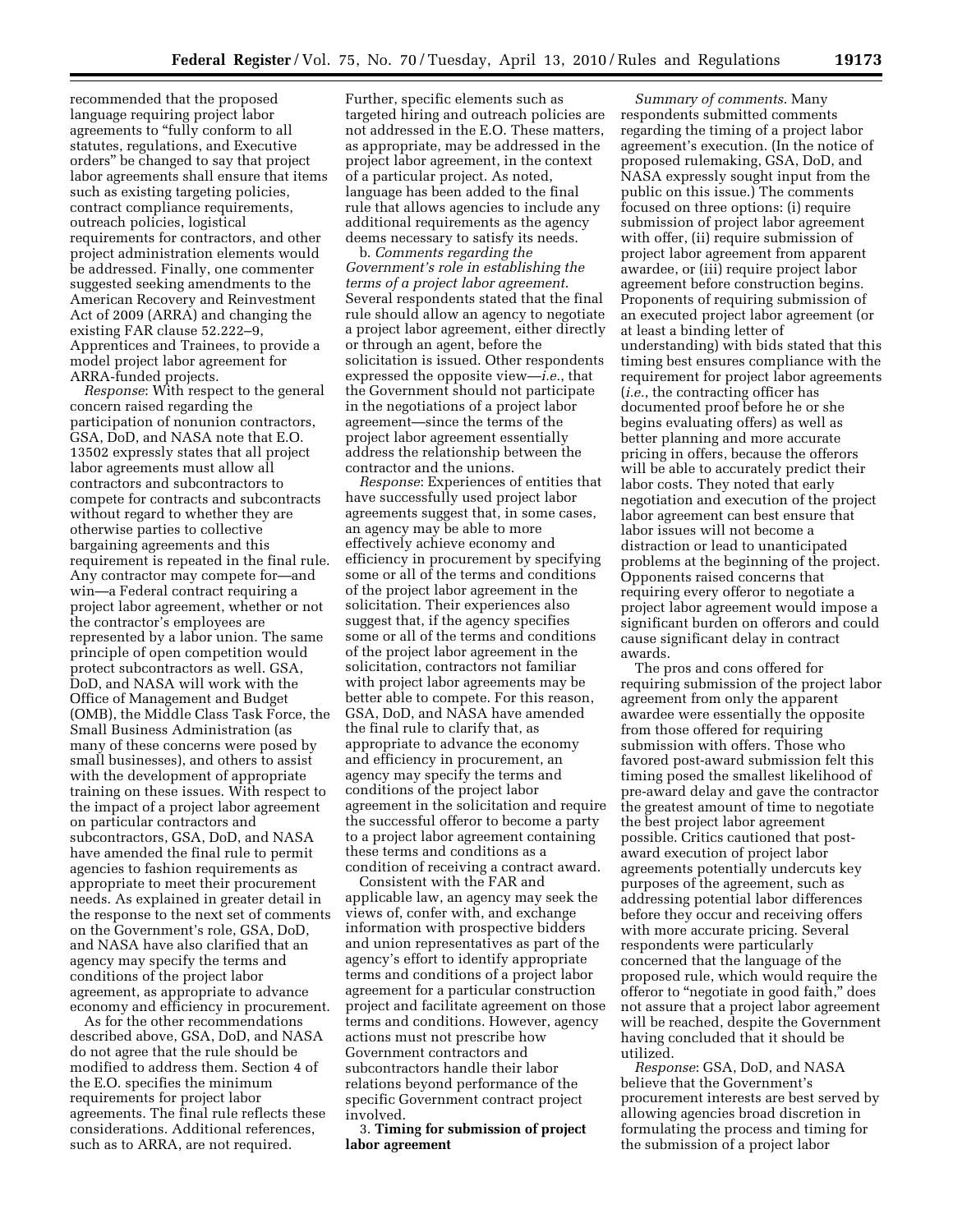agreement. Accordingly, under the final rule, agencies may choose from among three options. Submission may be required: (1) when offers are due; (2) prior to award (by the apparent successful offeror); or (3) after award.

Providing these three options allows agencies with project labor agreement experience to continue with the model they have found most effective; it also allows other agencies to craft an approach unique to each project, and, as experience is gained, follow best demonstrated practices. If an agency decides that permitting execution of the project labor agreement after award is the best approach, the contractor will be required to submit an executed copy of the agreement to the contracting officer. This is a change from the proposed rule, which only required the contractor to ''bargain in good faith.'' In the view of GSA, DoD, and NASA, the language of the proposed rule could result in a situation where the Government concluded that execution of a project labor agreement was in its best interest, but has no recourse should the project labor agreement never be executed as long as the contractor bargained in good faith.

### **4. Other issues**

a. *Comments regarding retroactive imposition of project labor agreements on contracts already awarded*. One commenter recommended that the rule be clarified to prohibit agencies from pursuing a project labor agreement after a contract has been awarded. The commenter's concern relates to a scenario where the contracting agency has not previously informed parties that a project labor agreement was being considered.

*Response*: GSA, DoD, and NASA agree with this concern. Any such action, without any prior indication that a project labor agreement was contemplated, could disrupt the project's schedule and impact contract price. FAR 1.108(d) requires that any application of a new procedure to existing contracts must be bilaterally negotiated and involve adequate consideration. Consistent with section 11 of the E.O., the final rule will apply to solicitations for large-scale construction projects issued on or after the effective date of this rule.

b. *Comments addressing the applicability of project labor agreements to certain contractors*. Some respondents questioned the application of a project labor agreement to particular activities related to, or occupations involved with, construction projects. One commenter stated that the proposed rule was "overly comprehensive" by not distinguishing between contractors

engaged in the construction and subcontractors who are not part of the construction project. Another commenter stated that the proposed rule failed to exclude designers, site engineers, surveyors and other engineering related personnel from its requirements. The commenter stated that the quality assurance/quality control functions performed by such personnel would give rise to certain conflicts of interest if they were subject to a project labor agreement.

Two respondents stated that any determination relating to the use of a project labor agreement under Federal contracts for projects on Indian reservations should take cognizance of tribal sovereignty and selfdetermination as contemplated by Pub. L. 93–638 and various Executive orders. Both respondents stated that the determination whether to use a project labor agreement should be vested in the affected tribe rather than the Federal agency. One commenter stated that a tribal-specific project labor agreement has been developed and that it is generally referred to as a ''Tribal Labor Agreement.'' This commenter recommended that the final rule reflect the unique aspects of Federal projects located on Indian reservations.

*Response*: GSA, DoD, and NASA have clarified in the final rule that project labor agreements cover subcontractors engaged in construction. This change makes clear that employers who do not perform construction work need not sign the project labor agreement.

With respect to the handling of engineering-related personnel, GSA, DoD, and NASA note that no other trades or crafts are referenced in either the E.O. or the proposed rule and believe these concerns are best addressed by the agency or the parties on a project-by-project basis.

Regarding issues related to tribal selfdetermination, GSA, DoD, and NASA concluded that no change is required to the FAR rule. Each of the affected funding agencies may develop internal guidance, as necessary, to accommodate its unique authorities.

c. *Guidance to employers that have no relationship to labor organizations*. One commenter stated that the proposed rule failed to provide guidance to employers that have no relationship with any labor organization. The commenter stated that the terms and conditions of employment common in union-represented workforces differ from the terms and conditions of employment common for individuals not represented by unions.

*Response*: This issue is outside the scope of this FAR case. Such general guidance may be provided by individual

agencies as they believe appropriate. However, the rule reiterates that, as provided in E.O. 13502, contractors and subcontractors must be permitted to compete for contracts and subcontracts without regard to whether they are otherwise parties to collective bargaining agreements.

d. *Comments regarding the use of project labor agreements for initiatives other than large-scale Federal construction projects*. A number of respondents recommended that the E.O.'s policy for encouraging the use of project labor agreements be broadened. Some respondents recommended that the threshold for applicable projects be lower than \$25 million. They stated that it is common for project labor agreements to be used on construction projects under \$25 million and that the total cost of a project is less significant than the factors referenced in the E.O. in determining whether a project labor agreement serves the Government's interest. Some suggested this be accomplished by lowering the threshold to \$5 million. Others recommended that the definitions of ''large-scale construction project'' and ''Project labor agreement,'' be revised to include a construction program comprised of multiple projects when calculating the \$25 million threshold. A few recommended no threshold and suggested that the rule be revised to require that agencies analyze all construction projects, regardless of value or form, to determine whether the use of a project labor agreement results in a more efficient procurement. Finally, a number of respondents addressed use of project labor agreements in connection with Federally-assisted projects. Most who discussed the issue favored the use of project labor agreements for construction contracts funded by Federal grants. A few respondents opposed the use of project labor agreements on such projects, and two questioned the legality of such use.

*Response*: Modifying the coverage of the final rule to address expanded consideration of project labor agreements is outside the scope of this rulemaking. This rulemaking is intended to support the implementation of the policy set forth in section 1(b) of E.O. 13502, which is expressly directed at Federal acquisitions involving largescale construction projects. Under section 5 of the E.O., agencies are not precluded from using project labor agreements on projects not covered by the order. GSA, DoD, and NASA note that this final rule does not limit agencies' exercise of their authorities to require project labor agreements in appropriate circumstances and to the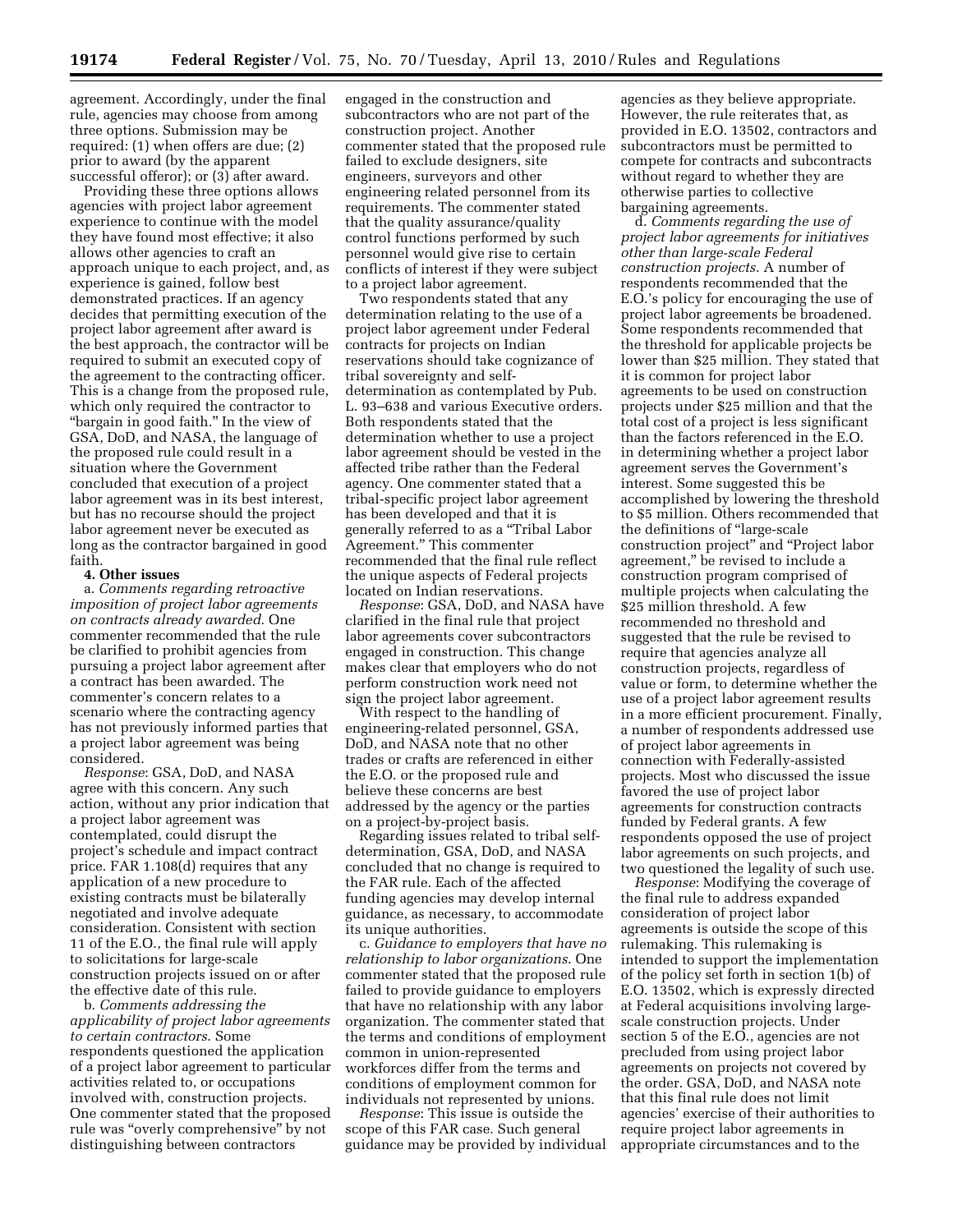extent permitted by law. Finally, with respect to recommendations addressing construction projects funded by Federal grants, GSA, DoD, and NASA note that such transactions are outside their policy jurisdiction and the purview of the FAR.

### **D. Significant rule.**

This is a significant regulatory action and, therefore, was subject to review under section 6(b) of Executive Order 12866, Regulatory Planning and Review, dated September 30, 1993. This rule is not a major rule under 5 U.S.C. 804.

GSA, DoD, and NASA received a number of comments that made arguments in favor of declaring this rule as major. A summary of these comments and GSA, DoD, and NASA' response is below.

*Comment*: One respondent stated that the proposed rule improperly declares that this rule is not a major rule under 5 U.S.C. 804, and thereby violates the Congressional Review Act codified therein.

5 U.S.C. 804 defines a major rule as including any rule likely to result in—

(A) An annual effect on the economy of \$100,000,000 or more;

(B) A major increase in costs or prices for consumers, individual industries, Federal, State, or local government agencies, or geographic regions; or

(C) A significant adverse effect on competition, employment, investment, productivity, innovation, or on the ability of the United States-based enterprises to compete with foreignbased enterprises in domestic export markets. Respondents made the following arguments:

• Project labor agreements will have significant adverse effect on competition.

• Project labor agreements will create major increases in construction costs for Federal agencies.

• Project labor agreements may have an annual impact on the economy of \$100,000,000 or more.

•Without the benefit of a cost/benefit analysis, it is difficult to determine if the NPRM would satisfy the criteria of a major rule under paragraph A or calculate if increases are major under paragraph B.

*Response*: OMB determines whether a rule is a major rule. OMB has not determined this rule to be a major rule.

The purpose of the E.O. is to further economy and efficiency in Federal procurement—in particular large-scale construction contracts. Specifically, agencies are encouraged to consider requiring the use of a project labor agreement in large-scale construction projects, if use of such an agreement

will advance the interest of the Federal Government in achieving economy and efficiency. Consistent with the express terms of the E.O., including section 5, which states that the order "does not require an executive agency to use a project labor agreement on any construction project,'' the final rule preserves the flexibility agencies need to evaluate whether a project labor agreement is appropriate for a given construction project. Simply put, the use of project labor agreements by Federal agencies is voluntary. As explained in the preamble to the notice of proposed rulemaking, GSA, DoD, and NASA estimate about 30 project labor agreements will be formed per year (**Federal Register** at 74 FR 33955, July 14, 2009). Based on this estimate, GSA, DoD, and NASA expect that any increased construction costs associated with the use of project labor agreements under the rule will be less than the \$100 million threshold for a major rule.

Furthermore, this is not rulemaking (such as is promulgated, for example, by the Environmental Protection Agency) that will impose mandatory standards that may result in higher costs on entities, without any reimbursement. These are acquisition regulations. Applying for a Government contract is a voluntary act. In addition, as further explained in the Regulatory Flexibilty Analysis section below, bids on a project for which a project labor agreement is required may include anticipated costs associated with a contractor's compliance with project labor agreement requirements. These costs would be included in the price of the contract awarded to the successful bidder.

### **E. Regulatory Flexibility Analysis.**

Many respondents commented on the Regulatory Flexibility Act and the perceived impact on small businesses.

1. Violation of the Regulatory Flexibility Act.

*Comments*: Many respondents stated that the failure to perform an Initial Regulatory Flexibility Analysis violated the Regulatory Flexibility Act. One respondent further objected that the findings lack the level of quality that would permit their dissemination and use as the basis of the policy that GSA, DoD, and NASA are proposing to set through this rulemaking, as required by section 515 of the Data Quality Act (Pub. L. 106–554). One respondent criticized GSA, DoD, and NASA for failing to certify that the rule would not have a substantial adverse economic impact on a significant number of small entities.

Some respondents took issue with the statement in the **Federal Register**  preamble to the proposed rule that this rule is not expected to have a significant impact on a substantial number of small entities. These respondents pointed out that many small entities perform work as subcontractors on projects whose total cost exceeds \$25 million. One respondent cited comments of individual prime contractors that have performed contracts in the \$25 million plus range as to the percentage of awards to small business subcontractors, the majority of whom are non-union. This respondent cited a particular example in which a prime contractor subcontracted to small businesses more than 50 percent of the dollar value of prime construction contracts that exceed \$25 million. The respondent stated that these numbers are typical of many other association members.

Many respondents stated that the rule will have a substantial harmful economic impact. Specifically, they stated that:

•The impact on all subcontracts on such projects, no matter how small, will be harmful due primarily to discrimination against non-union subcontractors and increased costs.

•The project labor agreement will increase the costs of the small nonunion subcontractor by at least 25 percent or more.

•The project labor agreement requirement will impact "even small employers who will likely have no labor relations staff who can navigate a project labor agreement.''

• Small businesses will be put out of business because they will not be able to afford the costs associated with this rule.

• Use of project labor agreements will make it more difficult for small nonunion businesses to compete.

*Response*: Consistent with the requirements of the Regulatory Flexibility Act, GSA, DoD, and NASA are committed to performing analyses and identifying alternatives, whenever feasible, to mitigate the impact of acquisition rules on small businesses and regularly work with the Small Business Administration to this end. As explained below, GSA, DoD, and NASA believe that amendments made to the final rule allow agencies to fashion requirements as appropriate to meet their procurement needs and ameliorate concerns about the impact of a project labor agreement on particular contractors and subcontractors, including small businesses.

GSA, DoD, and NASA do not certify that a rule will not have a significant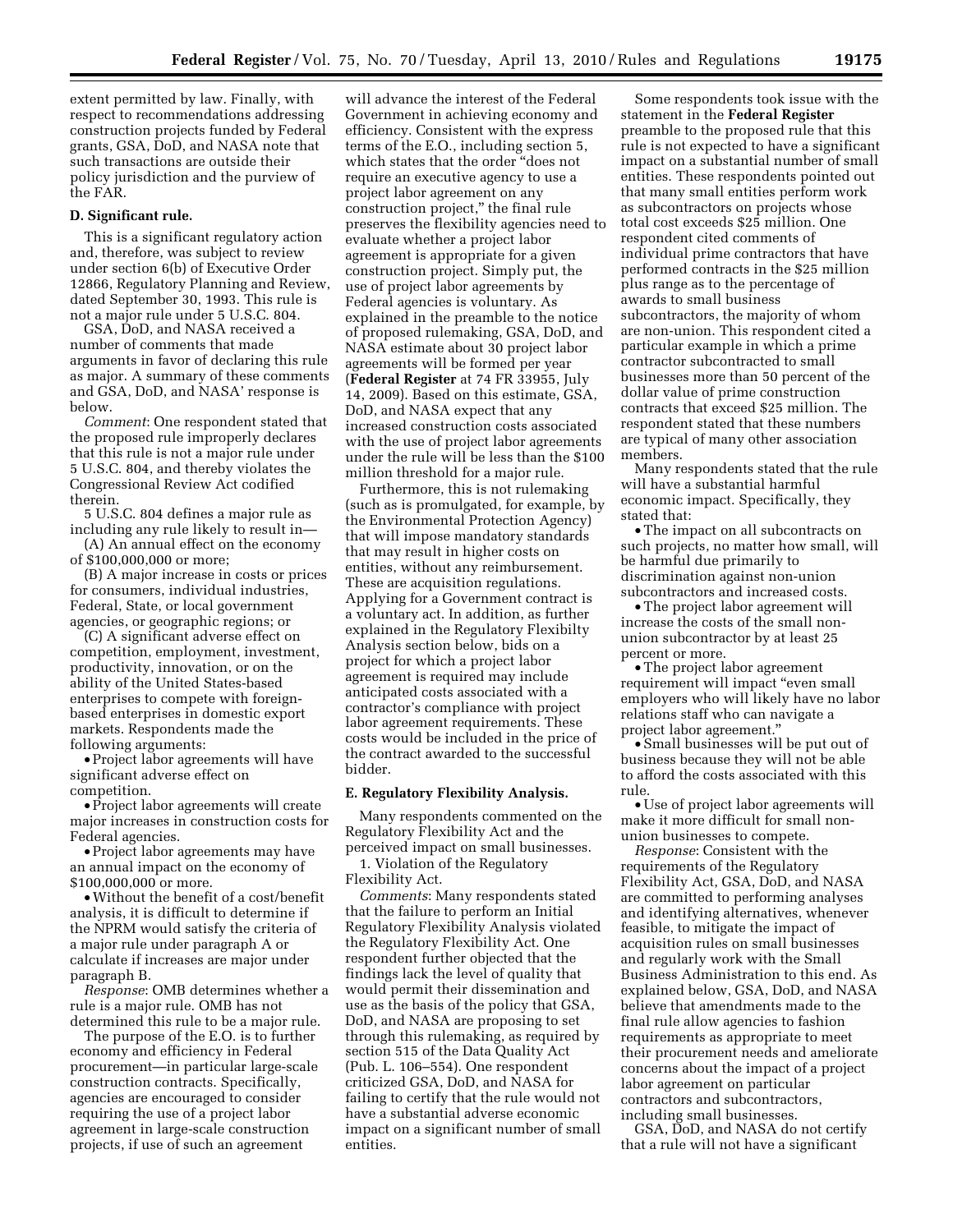economic impact on a substantial number of small entities until after receipt and analysis of public comments on a rule.

GSA, DoD, and NASA did not perform an Initial Regulatory Flexibility Analysis on this rule, because GSA, DoD, and NASA did not expect that the rule would have a significant economic impact on a substantial number of small entities for the reasons stated in the **Federal Register** preamble to the proposed rule, namely that the rule is discretionary in nature and the its application is tied to large scale construction projects over \$25 million that are likely to be performed by large businesses. It is only the prime contractor that negotiates the project labor agreement and submits the project labor agreement to the Government.

The Data Quality Act is more commonly applied to significant information disseminated by Government agencies such as statistical information (*e.g.*, National Weather Service or Bureau of Labor Statistics); information about health, safety, and environmental risks that they collect from regulated entities; or findings of scientific research or technical information that Government agencies create or obtain in the course of developing regulations, often involving scientific, engineering, and economic analysis (for example, an analysis of the risk to health to support a change to clean air or water standards). Although neither the law nor the OMB Guidance are limited to "important" information, the OMB guidance states that the more important the information, the higher the quality standards to which it should be held. The OMB Guidance also states that agencies should apply the guidelines in a ''common-sense and workable'' manner. In this case, the information provided was not the basis for the proposed rule (which is based on the E.O.), but was only used in the decision of whether to prepare and submit an Initial Regulatory Flexibility Analysis.

As stated in the preamble to the proposed rule, according to the Federal Procurement Data System, in FY 2008 300 large-scale construction contracts, totaling \$31,685,574,596 were awarded. Of these, 17 were made to small businesses, totaling \$591,269,508 (average of \$34,780,558 per contract). The small business size standard for general building and heavy construction contractors is \$33.5 million. Most prime contractors for such projects are large businesses, but the majority of the subcontractors under these large-scale contracts will be small businesses. Since the publication of the proposed rule,

GSA, DoD, and NASA have updated averages, to include FY 2009 information: The 2 year average is a total of 246 contracts per year, with 14 of the prime contractors being small businesses. However, GSA, DoD, and NASA continue to maintain the estimate made in the proposed rule of about 30 project labor agreements per year (that would now be 12.2 percent of all largescale construction contracts).

The impact on non-union small businesses is not likely to be as much as feared by many of the respondents. GSA, DoD, and NASA reviewed a major project by the Massachusetts Water Resource Authority, which used a project labor agreement. Of the 257 subcontractors, 102 were reportedly open shop subcontractors (nearly 40 percent).

The rule clearly states that all contractors and subcontractors must be allowed to compete for contracts and subcontracts without regard to whether they are otherwise parties to collective bargaining agreements. It is not up to the small business subcontractor to negotiate a project labor agreement; it only needs to sign on to the project labor agreement negotiated by the prime contractors. When a prime contractor makes an offer to perform work on a fixed-price construction contract, the contractor includes amounts to cover the costs it expects to incur, including anticipated costs of complying with project labor agreement requirements, plus profit in its offered price. Subcontractors also include their anticipated costs in their offered price. The anticipated costs, therefore, would be included in the payment by the Government of the prime contract fixed price.

GSA, DoD, and NASA cannot determine in the abstract what the effects of a particular project labor agreement will be on all the affected parties. However, GSA, DoD, and NASA have amended the final rule to permit agencies to include requirements as the agency deems necessary to satisfy its procurement needs. GSA, DoD, and NASA have also clarified that an agency may specify the terms and conditions of the project labor agreement, as appropriate to advance economy and efficiency. These flexibilities, which are consistent with the discretion anticipated in the E.O. ensure that agencies will have the opportunity to bring their relevant experiences to bear on circumstances particular to a project and take appropriate steps to ameliorate impact on contractors and subcontractors, including small businesses.

2. Suggested remedies.

*Comment*: One respondent recommended that the final rule establish a threshold below which any qualified bidder can participate, regardless of the bidder's agreement, or lack of agreement, to a project labor agreement. Many respondents requested that the proposed rule should be rescinded so that a regulatory flexibility analysis can be performed.

*Response*: The project labor agreement requires all construction subcontractors to follow the same rules; it would defeat the purpose of the project labor agreement to exempt subcontractors below a given threshold.

It is not necessary to rescind the proposed rule, because GSA, DoD, and NASA do not believe this final rule will have a significant economic impact on a substantial number of small entities within the meaning of the Regulatory Flexibility Act based on the responses provided above.

3. Request for separate submission from small entities.

*Comments*: One respondent was under the impression that the **Federal Register** preamble to the proposed rule required filing of separate comments with regard to Regulatory Flexibility Analysis. The respondent stated that there is no basis for the requirement to file such comments separately and objected to this process.

Another respondent raised the same issues as the other respondent, and also stated that GSA, DoD, and NASA are obliged to consider comments from all entities, not just small entities; and assumed that the reference to section 5 U.S.C. 610 must be in error.

*Response*: The statement that GSA, DoD, and NASA will consider comments from small entities on affected subparts in accordance with 5 U.S.C. 610 was not intended to affect the response by entities with regard to the impact of this particular rule on small entities. 5 U.S.C. 610 addresses the periodic review of existing rules. The intent of the **Federal Register**  statement was to gather separate information from small entities with regard to the impact on small businesses of any existing regulations in parts 2, 17, 22, 36, and 52—*i.e.*, not the current proposed rule. This request was supposed to be separate from, and in addition to, the request for comments on the regulatory flexibility impact of the proposed rule.

### **F. Regulatory Flexibility Act**

The Department of Defense, the General Services Administration, and the National Aeronautics and Space Administration certify that this final rule will not have a significant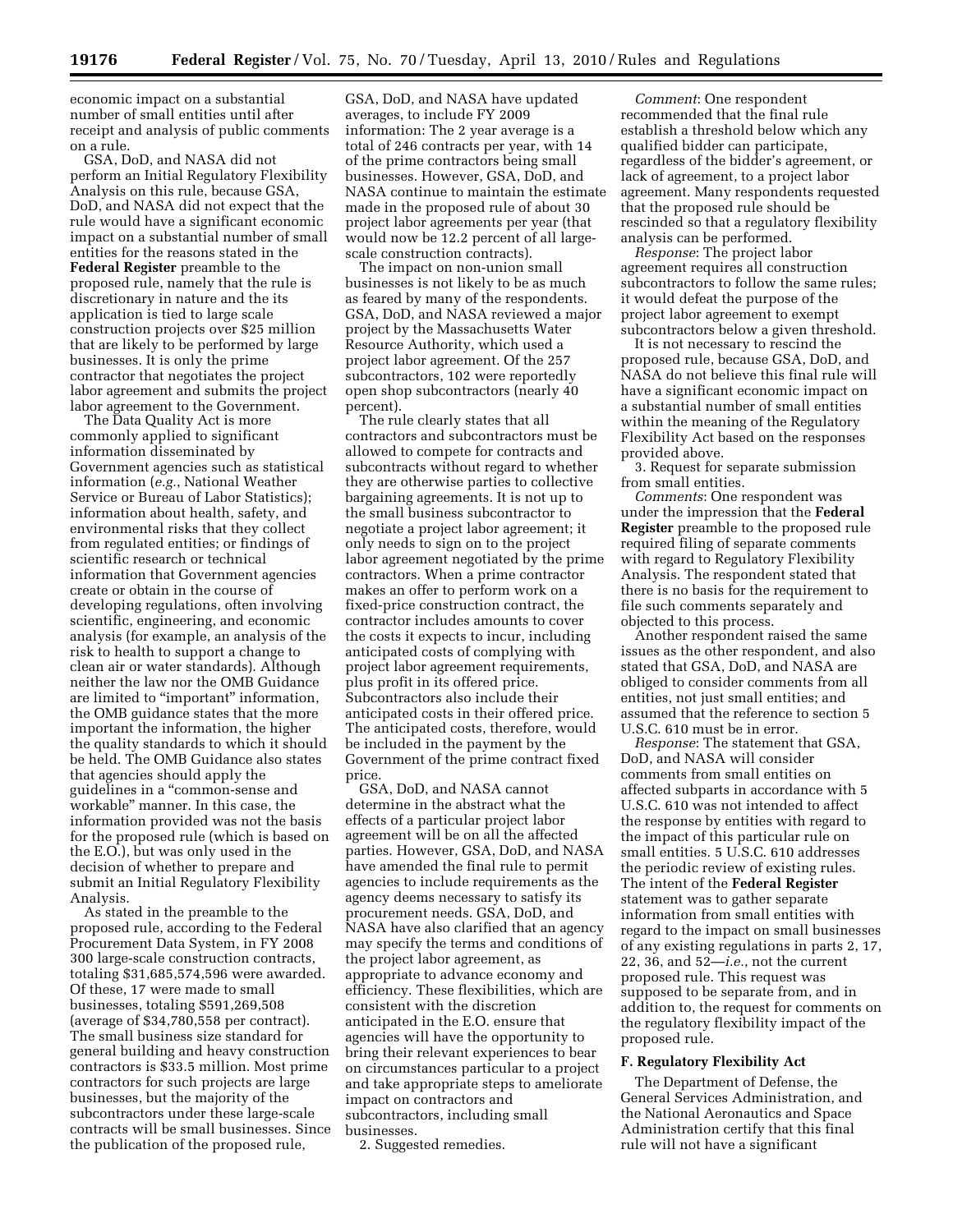economic impact on a substantial number of small entities within the meaning of the Regulatory Flexibility Act, 5 U.S.C. 601, *et seq.* The rule clearly states that all contractors and subcontractors must be allowed to compete for contracts and subcontracts without regard to whether they are otherwise parties to collective bargaining agreements. It is not up to the small business subcontractor to negotiate a project labor agreement; it only needs to sign on to the project labor agreement negotiated by the prime contractor. Also, as explained in the Regulatory Flexibility Analysis section, above, when a prime contractor makes an offer to perform work on a fixedprice construction contract, the contractor includes amounts to cover the costs it expects to incur, including anticipated costs of complying with project labor agreement requirements, plus profit in its offered price. Subcontractors also include their anticipated costs in their offered price. The anticipated costs, therefore, would be included in the payment by the Government of the prime contract fixed price.

GSA, DoD, and NASA cannot determine in the abstract what the effects of a particular project labor agreement will be on all the affected parties, but have sought to structure the rule to maximize an agency's ability to use its discretion to identify when using project labor agreements promotes economy and efficiency. Such circumstances should typically benefit both the Government and contractors, such as by providing mechanisms for labor-management cooperation on matters of mutual interest and concern, including productivity, quality of work, safety, and health, and setting forth effective, prompt, and mutually binding procedures for resolving labor disputes arising during the project labor agreement.

### **G. Paperwork Reduction Act**

The Paperwork Reduction Act (Pub. L. 104–13) applies because the final rule contains information collection requirements. Accordingly, the Regulatory Secretariat received the preapproval for a new information collection, OMB Control No. 9000–0175, concerning use of project labor agreements for Federal construction projects, to the Office of Management and Budget under 44 U.S.C. Chapter 35, *et seq.* Public comments concerning this request were invited through a subsequent **Federal Register** notice that was published in the **Federal Register** at 75 FR 13765, March 23, 2010.

### **Comments on the proposed information collection requirement:**

One respondent stated that the data is largely arbitrary and capricious and should not be relied upon for any presumed target for expected use of project labor agreements. The respondent expressed the following concerns:

1. The estimate may be used by the Government or outside organizations to establish benchmarks or unsupportable goals for the use of project labor agreements.

2. The estimate appears to be unrealistically low, not based on valid assumptions and methodology.

However, the respondent acknowledges that the collection of the project labor agreements is necessary to determine whether the contractor has achieved the required project labor agreement as stated in the draft solicitation provisions.

Another respondent questioned the estimate that only 10 percent of contracts that meet or exceed the \$25M threshold will be determined to be appropriate for a project labor agreement. According to the respondent, every contract exceeding \$25M might in fact be covered.

*Response*: The initial estimates for a new information collection requirement are of necessity just that—estimates. They are based on the best information available, but must rely on the recommendations of Government experts. These numbers are never used to establish benchmarks or goals.

More specifically, with regard to the number of hours per response, not every burden is an information collection requirement. The time associated with negotiating a project labor agreement is a direct result of the E.O., but it is not an information collection requirement. The only information collection requirement imposed by this rule is the requirement to provide a copy of the project labor agreement to the contracting officer. The **Federal Register**  preamble to the proposed rule specifically stated that the estimated response time of one hour covered only the time that it would take to submit the information to the Government.

With regard to the number of respondents, we expect that better information will become available through the information that OMB is collecting from the agencies on the use of project labor agreements.

Therefore, GSA, DoD, and NASA have changed the estimated burden hours associated with this information collection requirement, to account for the addition of the new option allowing agencies to require submission of the

project labor agreement by all bidders with the offer.

## **List of Subjects in 48 CFR Parts 2, 7, 17, 22, and 52**

Government procurement.

Dated: April 2, 2010.

#### **Al Matera,**

*Director, Acquisition Policy Division.* 

■ Therefore, DoD, GSA, and NASA amend 48 CFR parts 2, 7, 17, 22, and 52 as set forth below:

■ 1. The authority citation for 48 CFR parts 2, 7, 17, 22, and 52 continues to read as follows:

**Authority:** 40 U.S.C. 121(c); 10 U.S.C. chapter 137; and 42 U.S.C. 2473(c).

## **PART 2—DEFINITIONS OF WORDS AND TERMS**

### **2.101 [Amended]**

■ 2. Amend section 2.101 in paragraph (b)(2) in the third sentence of the definition "Construction" by removing the words "personal property" and adding ''personal property (except that for use in subpart 22.5, see the definition at 22.502)" in its place.

# **PART 7—ACQUISITION PLANNING**

■ 3. Amend section 7.103 by redesignating paragraph (v) as paragraph (w), and adding a new paragraph (v) to read as follows:

## **7.103 Agency-head responsibilities.**

\* \* \* \* \* (v) Encouraging agency planners to consider the use of a project labor agreement (see subpart 22.5).

# **PART 17—SPECIAL CONTRACTING METHODS**

■ 4. Amend section 17.603 by adding paragraph (c) to read as follows:

### **17.603 Limitations.**

\* \* \* \* \*

\* \* \* \* \* (c) For use of project labor agreements, see subpart 22.5.

## **PART 22—APPLICATION OF LABOR LAWS TO GOVERNMENT ACQUISITIONS**

■ 5. Amend section 22.101–1 by revising paragraph (b) to read as follows:

### **22.101–1 General.**

\* \* \* \* \* (b)(1) Agencies shall remain impartial concerning any dispute between labor and contractor management and not undertake the conciliation, mediation, or arbitration of a labor dispute. To the extent practicable, agencies should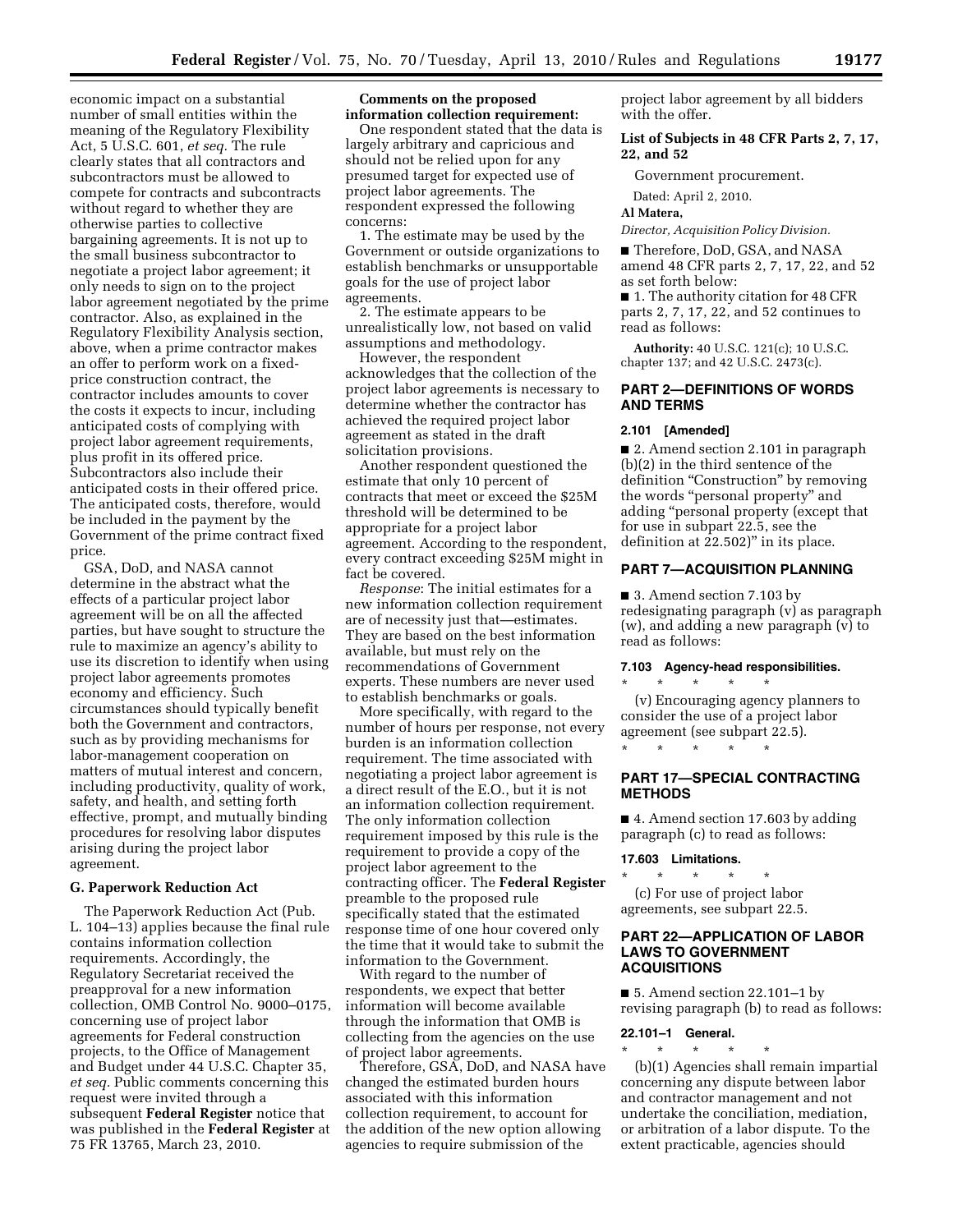ensure that the parties to the dispute use all available methods for resolving the dispute, including the services of the National Labor Relations Board, Federal Mediation and Conciliation Service, the National Mediation Board and other appropriate Federal, State, local, or private agencies.

(2) For use of project labor agreements, see subpart 22.5.

\* \* \* \* \* ■ 6. Add subpart 22.5, consisting of sections 22.501 through 22.505, to read as follows:

### **Subpart 22.5—Use of Project Labor Agreements for Federal Construction Projects**

Sec.

22.501 Scope of subpart.

22.502 Definitions.<br>22.503 Policy.

Policy.

- 22.504 General requirements for project labor agreements.
- 22.505 Solicitation provision and contract clause.

# **Subpart 22.5—Use of Project Labor Agreements for Federal Construction Projects**

# **22.501 Scope of subpart.**

This subpart prescribes policies and procedures to implement Executive Order 13502, February 6, 2009.

### **22.502 Definitions.**

As used in this subpart—

*Construction* means construction, rehabilitation, alteration, conversion, extension, repair, or improvement of buildings, highways, or other real property.

*Labor organization* means a labor organization as defined in 29 U.S.C. 152(5).

*Large-scale construction project*  means a construction project where the total cost to the Federal Government is \$25 million or more.

*Project labor agreement* means a prehire collective bargaining agreement with one or more labor organizations that establishes the terms and conditions of employment for a specific construction project and is an agreement described in 29 U.S.C. 158(f).

## **22.503 Policy.**

(a) Project labor agreements are a tool that agencies may use to promote economy and efficiency in Federal procurement. Pursuant to Executive Order 13502, agencies are encouraged to consider requiring the use of project labor agreements in connection with large-scale construction projects.

(b) An agency may, if appropriate, require that every contractor and subcontractor engaged in construction on the project agree, for that project, to negotiate or become a party to a project labor agreement with one or more labor organizations if the agency decides that the use of project labor agreements will—

(1) Advance the Federal Government's interest in achieving economy and efficiency in Federal procurement, producing labor-management stability, and ensuring compliance with laws and regulations governing safety and health, equal employment opportunity, labor and employment standards, and other matters; and

(2) Be consistent with law.

(c) Agencies may also consider the following factors in deciding whether the use of a project labor agreement is appropriate for the construction project:

(1) The project will require multiple construction contractors and/or subcontractors employing workers in multiple crafts or trades.

(2) There is a shortage of skilled labor in the region in which the construction project will be sited.

(3) Completion of the project will require an extended period of time.

(4) Project labor agreements have been used on comparable projects undertaken by Federal, State, municipal, or private entities in the geographic area of the project.

(5) A project labor agreement will promote the agency's long term program interests, such as facilitating the training of a skilled workforce to meet the agency's future construction needs.

(6) Any other factors that the agency decides are appropriate.

### **22.504 General requirements for project labor agreements.**

(a) *General*. Project labor agreements established under this subpart shall fully conform to all statutes, regulations, and Executive orders.

(b) *Requirements*. The project labor agreement shall—

(1) Bind all contractors and subcontractors engaged in construction on the construction project to comply with the project labor agreement;

(2) Allow all contractors and subcontractors to compete for contracts and subcontracts without regard to whether they are otherwise parties to collective bargaining agreements;

(3) Contain guarantees against strikes, lockouts, and similar job disruptions;

(4) Set forth effective, prompt, and mutually binding procedures for resolving labor disputes arising during the term of the project labor agreement;

(5) Provide other mechanisms for labor-management cooperation on matters of mutual interest and concern, including productivity, quality of work, safety, and health; and

(6) Include any additional requirements as the agency deems necessary to satisfy its needs.

(c) *Terms and conditions*. As appropriate to advance economy and efficiency in the procurement, an agency may specify the terms and conditions of the project labor agreement in the solicitation and require the successful offeror to become a party to a project labor agreement containing these terms and conditions as a condition of receiving a contract award. An agency may seek the views of, confer with, and exchange information with prospective bidders and union representatives as part of the agency's effort to identify appropriate terms and conditions of a project labor agreement for a particular construction project and facilitate agreement on those terms and conditions.

### **22.505 Solicitation provision and contract clause.**

For acquisition of large-scale construction projects, if the agency decides pursuant to this subpart that a project labor agreement will be required, the contracting officer shall—

(a) Insert the provision at 52.222–33, Notice of Requirement for Project Labor Agreement, in all solicitations associated with the construction project.

(1) Use the provision with its Alternate I if the agency decides to require the submission of a project labor agreement from only the apparent successful offeror, prior to contract award.

(2) Use the provision with its Alternate II if an agency allows submission of a project labor agreement after contract award.

(b)(1) Insert the clause at 52.222–34, Project Labor Agreement, in all solicitations and contracts associated with the construction project.

(2) Use the clause with its Alternate I if an agency allows submission of the project labor agreement after contract award.

## **PART 52—SOLICITATION PROVISIONS AND CONTRACT CLAUSES**

■ 7. Add sections 52.222–33 and 52.222–34 to read as follows:

### **52.222–33 Notice of Requirement for Project Labor Agreement.**

As prescribed in 22.505(a)(1), insert the following provision:

NOTICE OF REQUIREMENT FOR PROJECT LABOR AGREEMENT (May 2010)

(a) *Definitions*. ''Labor organization'' and ''project labor agreement,'' as used in this provision, are defined in the